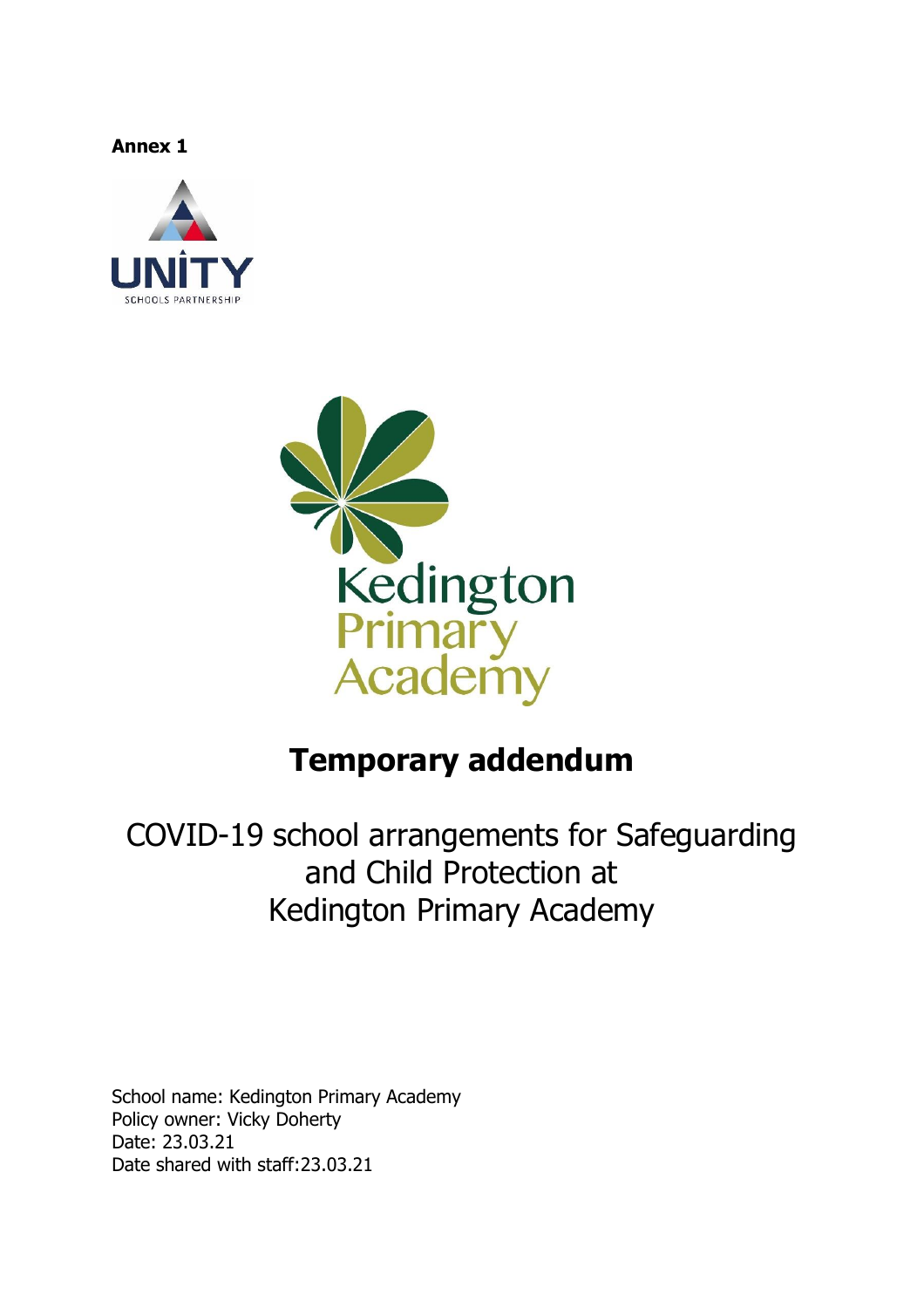# <span id="page-1-0"></span>**Context**

 $\overline{a}$ 1

On Monday 22 February 2021, The Prime Minister announced the government's roadmap to cautiously ease lockdown restrictions in England. This included a direction that from 8 March 2021, all pupils/students should attend school.

Kedington Primary Academy will continue to have regard to the statutory safeguarding guidance keeping children safe in education (KCSiE) (as amended, January 2021). $^{\rm 1}$ 

We will ensure that where we care for children on site, we have appropriate support in place for them.

As pupils/students return, the school will endeavour to give designated safeguarding leads and their deputies more time to:

- support staff and pupils/students with new safeguarding and welfare concerns
- handle referrals to children's social care and other agencies where appropriate

We will take advice from and work with the local safeguarding partners.

We will refer to the Government guidance for education and childcare settings on how to implement social distancing and continue to follow the advice from Public Health England on handwashing and other measures to limit the risk of spread of coronavirus.

This addendum to the school's child protection procedures contains details of our individual safeguarding arrangements in the following areas:

[https://assets.publishing.service.gov.uk/government/uploads/system/uploads/attachment\\_data/file/954314/](https://assets.publishing.service.gov.uk/government/uploads/system/uploads/attachment_data/file/954314/Keeping_children_safe_in_education_2020_-_Update_-_January_2021.pdf) Keeping children safe in education 2020 - Update - January 2021.pdf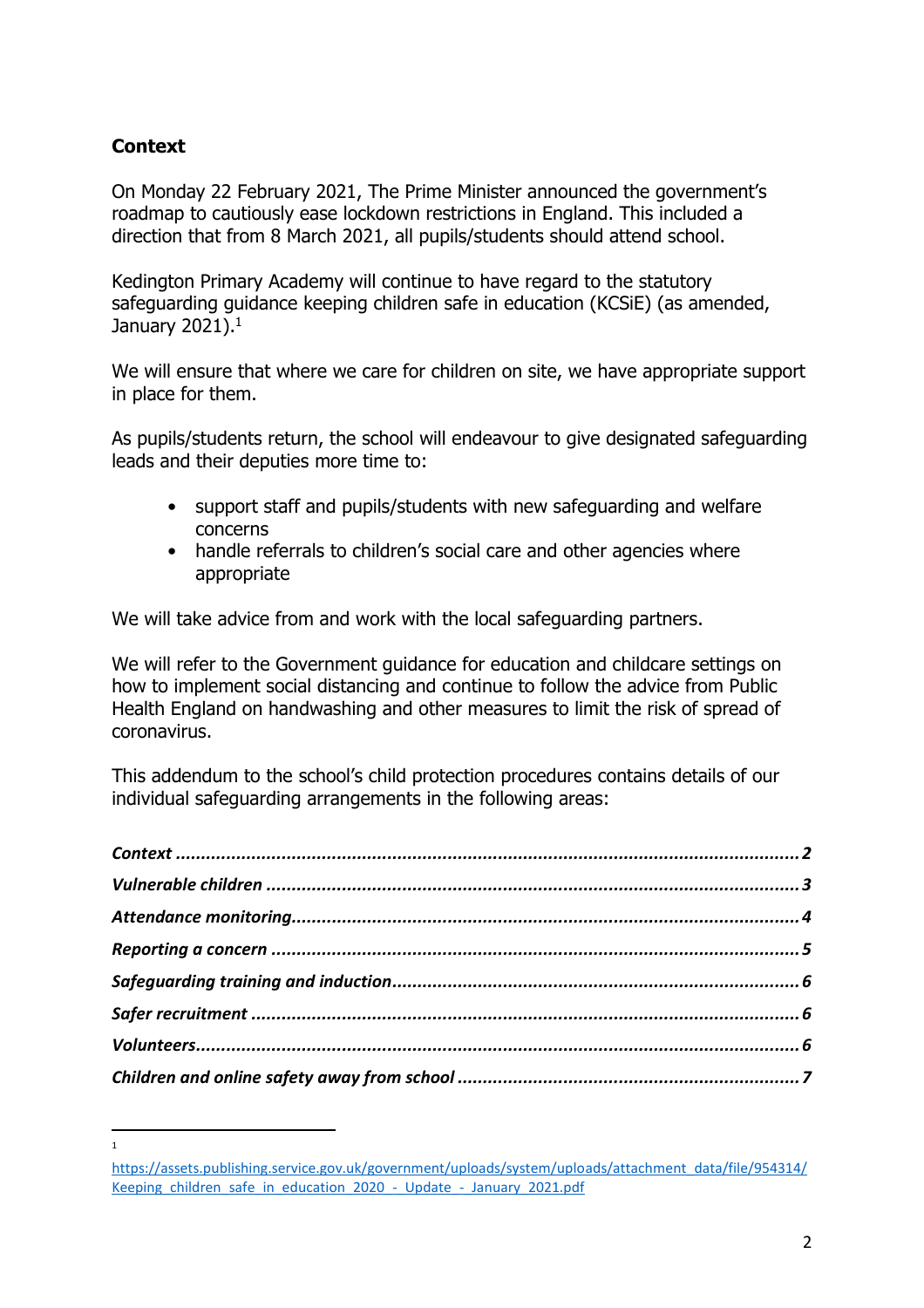| Supporting children not in school as they are following clinical or public health advice |  |
|------------------------------------------------------------------------------------------|--|
|                                                                                          |  |
|                                                                                          |  |
|                                                                                          |  |
|                                                                                          |  |
|                                                                                          |  |

# **Key contacts**

| <b>Role</b>                                                                             | <b>Name</b>               | <b>Contact number</b> | <b>Email</b>                    |
|-----------------------------------------------------------------------------------------|---------------------------|-----------------------|---------------------------------|
| Designated<br>Safeguarding<br>Lead                                                      | Vicky<br>Doherty          | 01440 702787          | ht@kedingtonprimary.co.uk       |
| Deputy<br>Designated<br>Safeguarding<br>Lead                                            | Ellie<br>Jolland          | 01440 702787          | ejolland@kedingtonprimary.co.uk |
| Designated<br>Teacher for<br>Looked-after and<br>Previously<br>Looked-after<br>Children | Vicky<br>Doherty          | 01440 702787          | ht@kedingtonprimary.co.uk       |
| Headteacher                                                                             | Vicky<br>Doherty          | 01440 702787          | ht@kedingtonprimary.co.uk       |
| Trust Lead on<br>Safeguarding                                                           | Steve<br>Watts            | 01440 333 400         | swatts@unitysp.co.uk            |
| <b>Trust Director of</b><br>Education                                                   | Stephen<br>Astley         | 01440 333 400         | sastley@unitysp.co.uk           |
| Chair of<br>Governors                                                                   | Mark<br>McGuire           | Via 01440 702787      | mmcguire@kedingtonprimary.co.uk |
| Named Governor<br>for Safeguarding                                                      | Annette<br><b>Brooker</b> | Via 01440 702787      | abrooker@kedingtonprimary.co.uk |

# <span id="page-2-0"></span>**Vulnerable children**

 $\overline{a}$ 

Vulnerable children and young people include those who:

- $\bullet$  are assessed as being in need under section 17 of the Children Act 1989<sup>2</sup>, including children and young people who have a child in need plan, a child protection plan or who are a looked-after child;
- have an education, health and care (EHC) plan;
- have been identified as otherwise vulnerable by educational providers or local authorities (including children's social care services), and who could therefore benefit from continued full-time attendance, this might include:

<sup>2</sup> <https://www.legislation.gov.uk/ukpga/1989/41/section/17>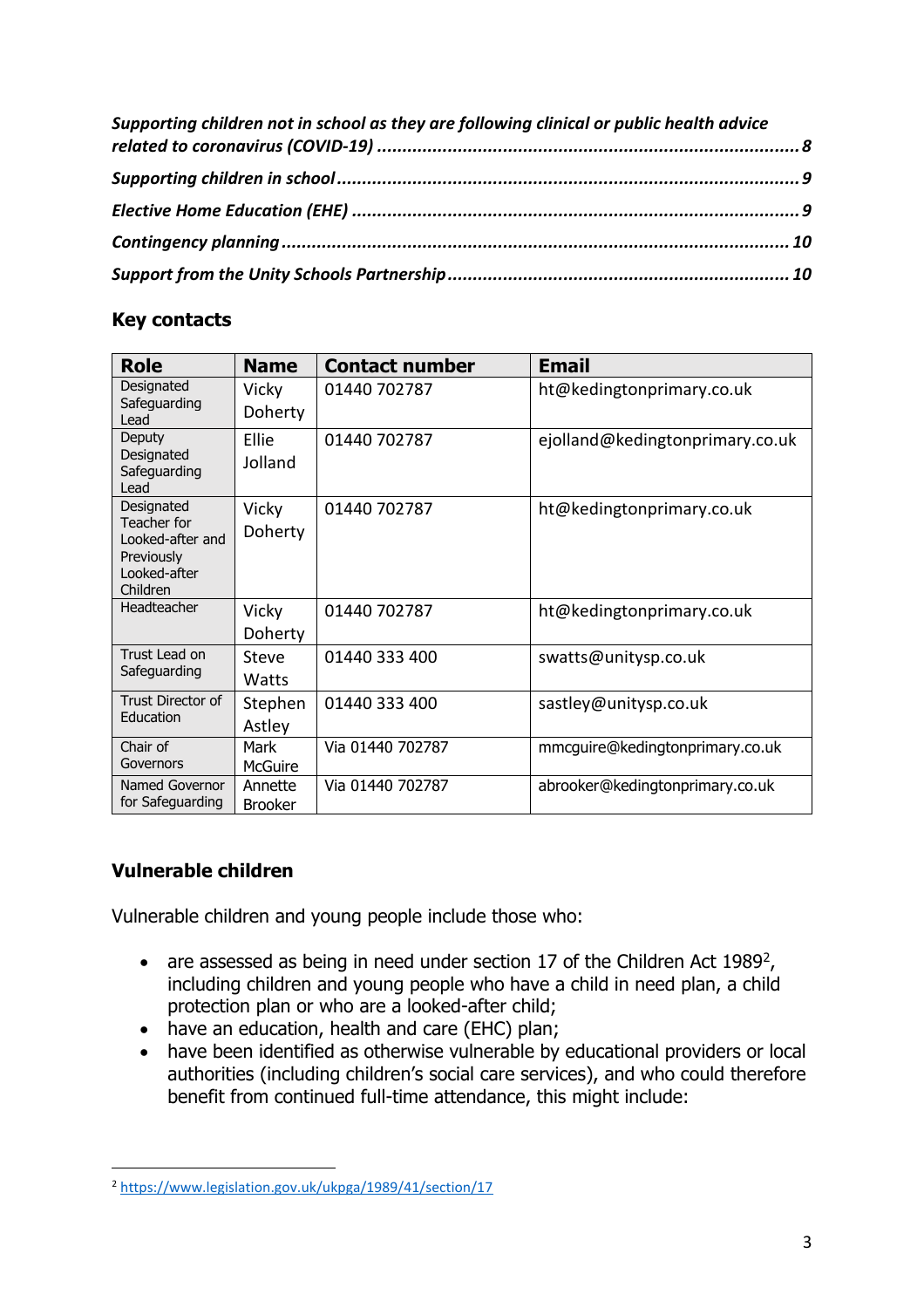- o children and young people on the edge of receiving support from children's social care services or in the process of being referred to children's services
- $\circ$  adopted children or children on a special quardianship order
- o those at risk of becoming NEET ('not in employment, education or training')
- $\circ$  those living in temporary accommodation
- $\circ$  those who are young carers
- $\circ$  those who may have difficulty engaging with remote education at home (for example due to a lack of devices or quiet space to study)
- o care leavers
- $\circ$  others at the provider and local authority's discretion including pupils and students who need to attend to receive support or manage risks to their mental health.

The school will continue to work with and support children's social workers to help protect vulnerable children. This includes working with and supporting children's social workers and the local authority virtual school head (VSH) for looked-after and previously looked-after children. The lead person for this will be: Vicky Doherty

In circumstances where a parent/carer is hesitant about or does not want to bring their child to an education setting, and their child is considered vulnerable, the social worker and the school will explore the reasons for this directly with the parent/carer.

Where parents/carers are concerned about the risk of the child contracting COVID19, the school and/or the social worker will talk through these anxieties with the parent/carer following the advice set out by Public Health England.

The school will encourage all pupils/students to attend a school.

# <span id="page-3-0"></span>**Attendance monitoring**

 $\overline{a}$ 

We expect all pupils/students to attend school.

Parents or carers are expected to contact the school on the first day of any illness and inform us of the reason for absence so that the correct attendance codes can be used in every case of absence. We expect parents or carers to make contact to make us aware of the status of any COVID-19 tests that have become necessary and to update the school on the welfare of the pupil/student.

From 8 March 2021, we will record attendance in accordance with the Education (Pupil Registration) (England) Regulations 2006 (as amended) $3$  for all pupils/students.

A small number of pupils/students will still be unable to attend in line with public health advice to self-isolate because they:

<sup>3</sup> <https://www.legislation.gov.uk/uksi/2006/1751/contents/made>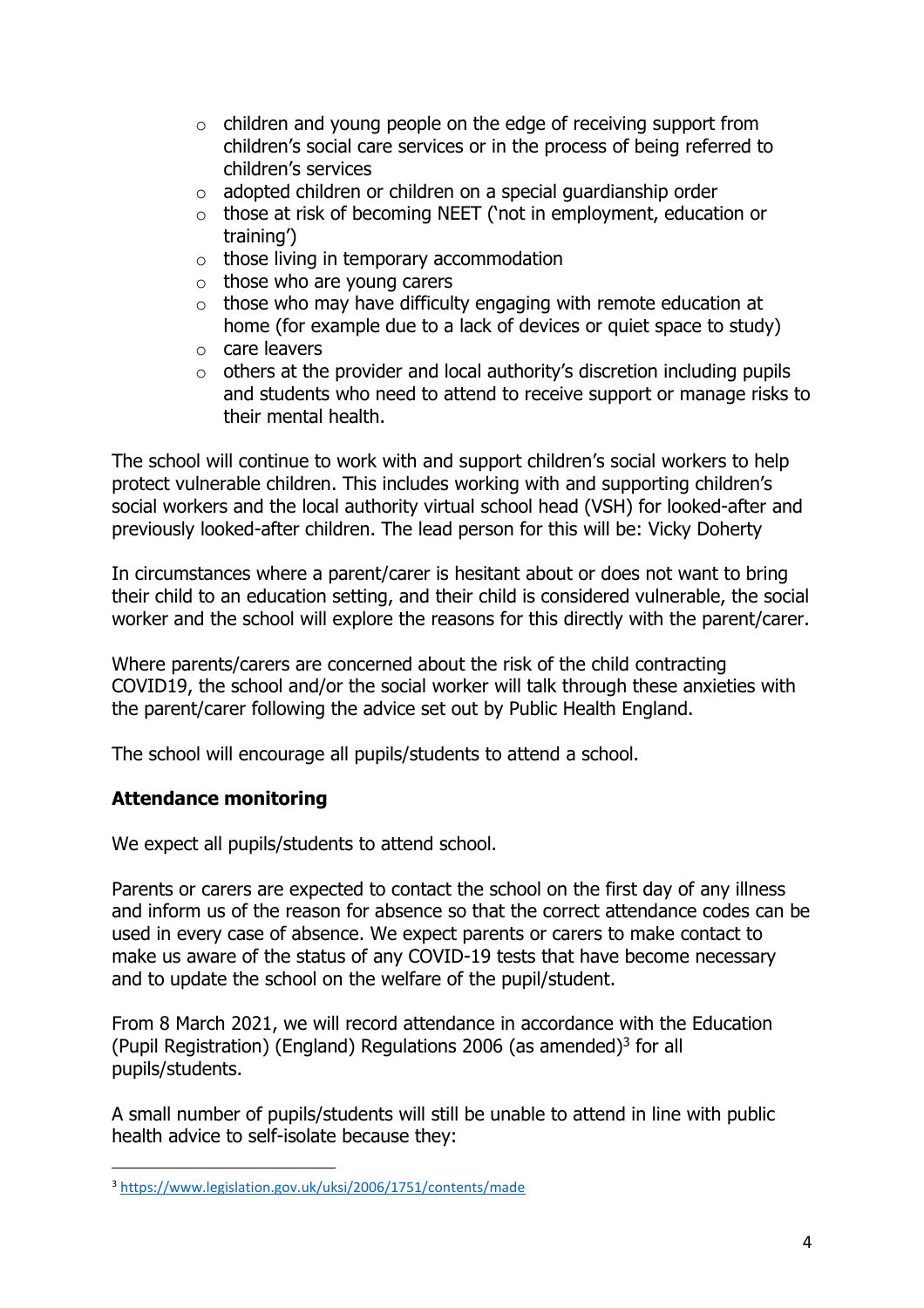- have symptoms or have had a positive test result
- live with someone who has symptoms or has tested positive and are a household contact
- are a close contact of someone who has coronavirus (COVID-19)

The advice for pupils/students who have been confirmed as clinically extremely vulnerable is to shield and stay at home as much as possible until further notice. They are advised not to attend school while shielding advice applies nationally.

For children self-isolating, quarantining or shielding – we will use code X.

In compliance with the Remote Education, Temporary Continuity Direction<sup>4</sup> we will provide remote education to pupils/students who are unable to attend school because they are complying with government guidance or legislation around coronavirus (COVID-19).

We will also offer pastoral support to pupils/students who are:

- self-isolating
- shielding
- vulnerable (and off school)

The Department for Education expects schools to grant applications for leave in exceptional circumstances. This should be recorded as code C (leave of absence authorised by the school) unless another authorised absence code is more applicable.

Where pupils/students are not able to attend school, as they are following clinical or public health advice related to coronavirus (COVID-19), the absence will not be penalised.

#### <span id="page-4-0"></span>**Reporting a concern**

 $\overline{a}$ 

Where staff have a concern about a child, they should continue to follow the process outlined in the Trust's safeguarding policy and the school's child protection procedures, this may include making a report via CPOMS.

Staff are reminded of the need to report any concern immediately and without delay.

Where staff are concerned about an adult working with children in the school, they should report the concern to the Headteacher. Concerns about the Headteacher should be directed to the relevant Trust Director of Education: Stephen Astley

<sup>4</sup>[https://assets.publishing.service.gov.uk/government/uploads/system/uploads/attachment\\_data/file/923539](https://assets.publishing.service.gov.uk/government/uploads/system/uploads/attachment_data/file/923539/Remote_Education_Temporary_Continuity_Direction_-__Explanatory_Note.pdf) /Remote Education Temporary Continuity Direction - Explanatory Note.pdf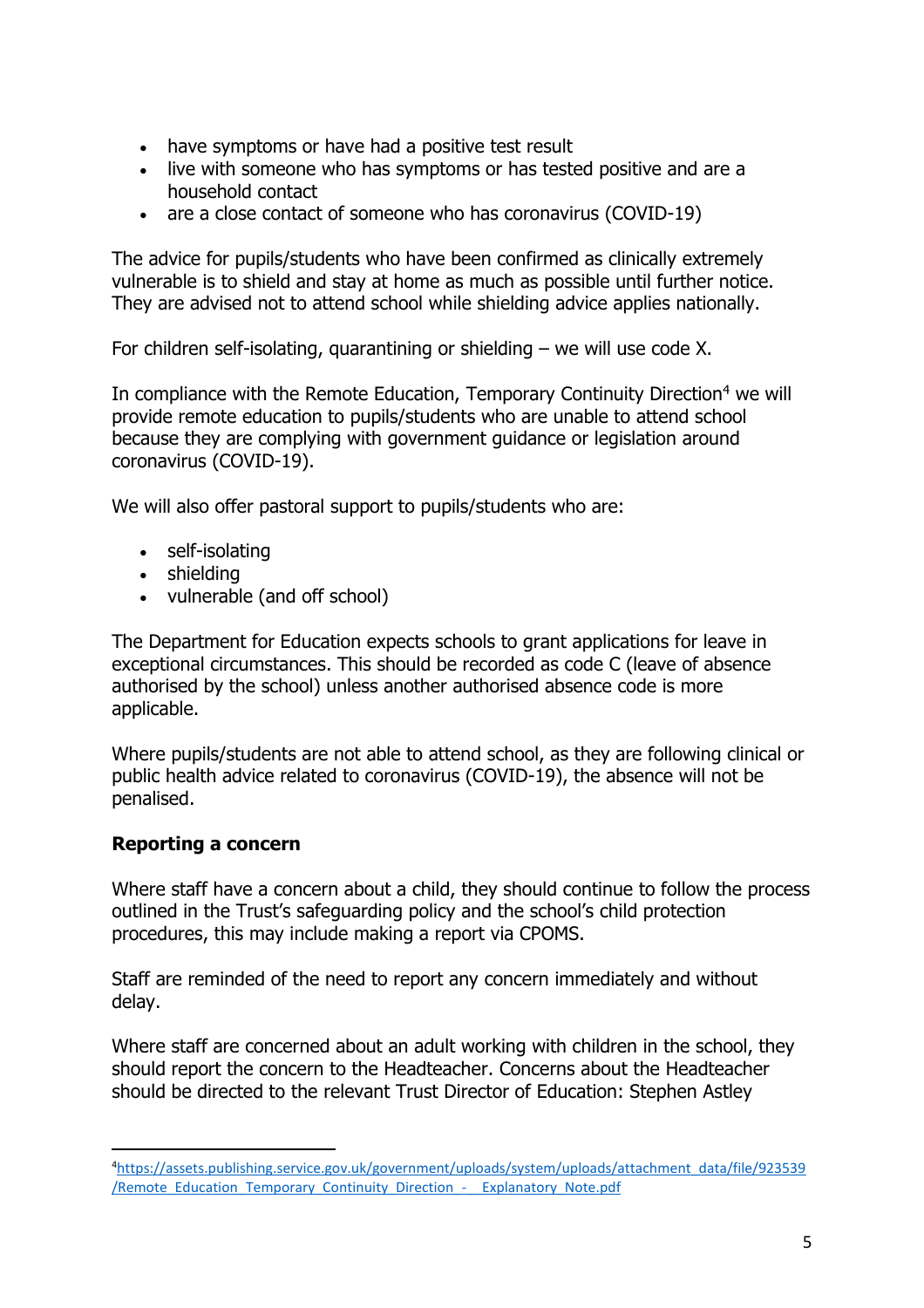The Trust will continue to offer support in the process of managing allegations.

# <span id="page-5-0"></span>**Safeguarding training and induction**

All existing school staff have had safeguarding training and have read part 1 of Keeping Children Safe in Education (2020). The DSL (Designated Safeguarding Lead) will communicate with staff any new local arrangements, so they know what to do if they are worried about a child.

Where new staff are recruited, or new volunteers enter the school, they will continue to be provided with a safeguarding induction.

For movement within the Trust, schools should seek assurance from the sending school that the member of staff has received appropriate safeguarding training.

Upon arrival, they will be given a copy of the receiving school's child protection procedures (including this addendum), confirmation of local processes and confirmation of DSL arrangements.

## <span id="page-5-1"></span>**Safer recruitment**

When recruiting new staff and volunteers, the school will continue to follow the relevant safer recruitment processes for their setting, including, as appropriate, relevant sections in part 3 of Keeping Children Safe in Education (2020) (as amended, January 2021).

#### <span id="page-5-2"></span>**Volunteers**

 $\overline{a}$ 

Where the school are utilising volunteers, we will continue to follow the checking and risk assessment process as set out in paragraphs 183 to 188 of KCSIE. Under no circumstances will a volunteer who has not been checked be left unsupervised or allowed to work in regulated activity. 5

The school may use volunteers to assist in handing out and securing COVID-19 test kits to students and staff members. Other duties may be required such as building test kits, cleaning down areas and directing people.

Any volunteers who, on an unsupervised basis, provide personal care in the school (even as a one-off), will be in regulated activity. This means that if a volunteer is administrating a COVID-19 test, whilst un-supervised, they will be in regulated

<sup>5</sup> Paragraph 183. Keeping Children Safe in Education (2020) (as amended, Jan 2021) [https://assets.publishing.service.gov.uk/government/uploads/system/uploads/attachment\\_data/file/9](https://assets.publishing.service.gov.uk/government/uploads/system/uploads/attachment_data/file/954314/Keeping_children_safe_in_education_2020_-_Update_-_January_2021.pdf) [54314/Keeping\\_children\\_safe\\_in\\_education\\_2020\\_-\\_Update\\_-\\_January\\_2021.pdf](https://assets.publishing.service.gov.uk/government/uploads/system/uploads/attachment_data/file/954314/Keeping_children_safe_in_education_2020_-_Update_-_January_2021.pdf)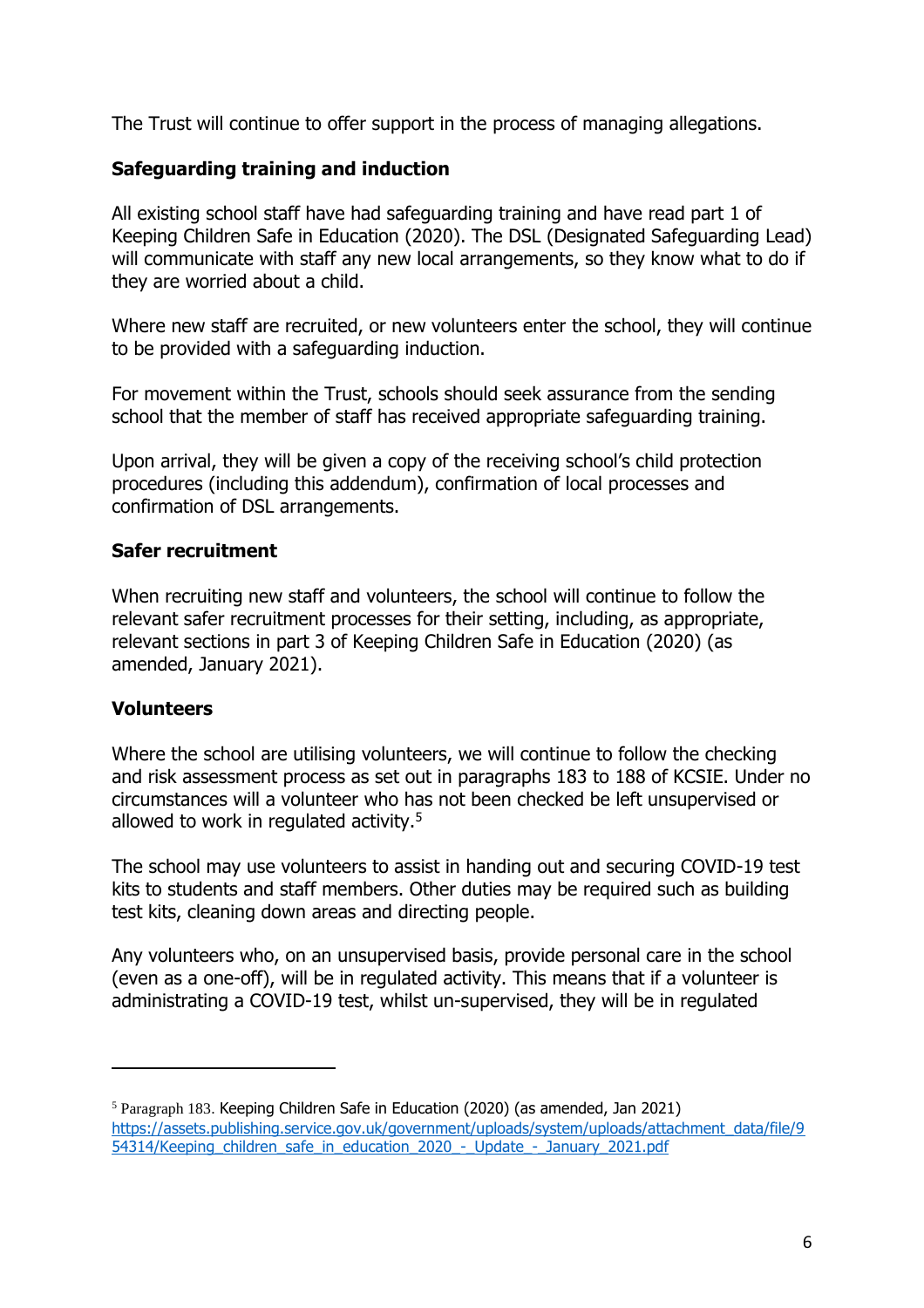activity and therefore require an enhanced DBS check, including a check of the children's barred list.

Existing volunteers in regulated activity do not have to be re-checked if they have already had an enhanced DBS check, including a check of the children's barred list.

Where supervision is required, it must be:

- by a person who is in regulated activity.
- regular and day to day; and
- reasonable in all the circumstances to ensure the protection of children.

## <span id="page-6-0"></span>**Children and online safety away from school**

It is important that all staff who interact with children, including online, continue to look out for signs a child may be at risk. Any such concerns should be dealt with as per the Child Protection Procedures and where appropriate referrals should still be made to children's social care and, as required, the police.

Online teaching should follow the same principles as set out in the Trust's code of conduct and acceptable use of ICT policy.

The school will ensure any use of online learning tools and systems is in line with privacy and data protection/GDPR requirements.

When delivering remote learning:

 $\overline{a}$ 

- 1:1s should be avoided. Any session where the ratio is one staff member to three pupils/students or fewer should be recorded so that if any issues arise the video can be reviewed. The recording should be stored on the school's network in an area that can only be accessed by those staff who need to. It will be retained for a year<sup>6</sup>, after which time it should be deleted.
- Staff should not behave any differently towards pupils/students compared with when they are in school. They must never attempt to arrange any meeting, including tutoring sessions, without the full prior knowledge and approval of the school, and should never do so directly with a pupil/student.
- Staff should only use platforms specified by the school's SLT (senior leadership team) and approved by the Trust's Head of IT. Staff should not attempt to use a personal system or personal login for remote teaching or set up any system on behalf of the school without SLT approval.
- Secret recordings or screenshots of staff or pupils/students must not be taken during live lessons.
- Staff should conduct any video lessons in a professional manner, as if they were in school. This includes being suitably dressed, using professional and appropriate language and not being in a bedroom or bathroom. Where the

 $6$  This period may be shorter where the recording is stored on the online platform used for remote learning and the provider has a shorter retention period.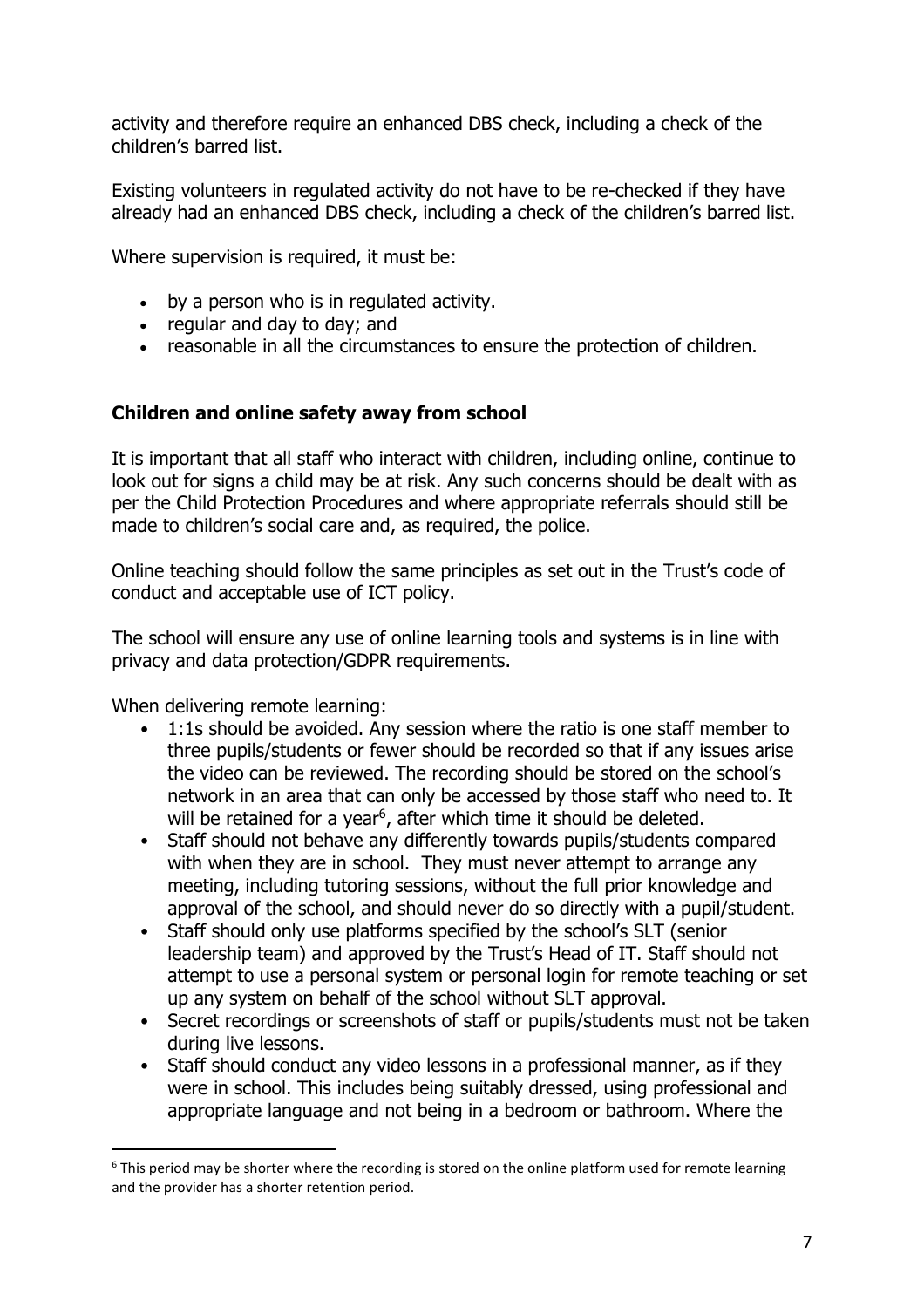use of a bedroom is unavoidable, it should be impossible to tell that it is a bedroom, even if the camera slips. The camera view should not include any personal information or inappropriate objects and where possible the background should be blurred/changed.

- Similarly, pupils/students (and any other family members who may be seen or heard) should be suitably dressed and use appropriate language. Pupils/students should not access remote learning from a bedroom or bathroom. Where the use of a bedroom is unavoidable, it should be impossible to tell that it is a bedroom, even if the camera slips. The camera view should not include any personal information or inappropriate objects and where possible the background should be blurred/changed.
- If anything inappropriate happens or anything which could be construed in this way – staff must immediately inform their line manager and keep a written record. This is to protect staff as well as pupils/students.
- Staff should look out for signs that a child may have been harmed or be at risk of harm, as they would if they were in school. Any concerns or disclosures must immediately be passed on to the Designated Safeguarding Lead or, in their absence, a deputy designated safeguarding lead, in line with the school's child protection procedures.

The school will ensure pupils/students who are being asked to work online know how they can raise any concerns whilst online, as well as reporting routes back to the school.

#### <span id="page-7-0"></span>**Supporting children not in school as they are following clinical or public health advice related to coronavirus (COVID-19)**

The school is committed to ensuring the safety and wellbeing of all its children and young people.

Where the DSL has identified a child to be on the edge of social care support, or who would normally receive pastoral-type support in school, they should ensure that a robust communication plan is in place for that child or young person. Details of the plan should be recorded, as should a record of contacts made.

The communication plans can include remote contact, phone contact, door-step visits. Other individualised contact methods should be considered and recorded.

If staff have to use their own phone, they should withhold their number (e.g. dialling 141 before the number they are calling). The outgoing numbers must be deleted from the phone's call log, once they are no longer needed.

The school and its DSL will work closely with all stakeholders to maximise the effectiveness of any communication plan.

The plan must be reviewed regularly (at least once a fortnight) and where concerns arise, the DSL will consider and make any referrals as appropriate.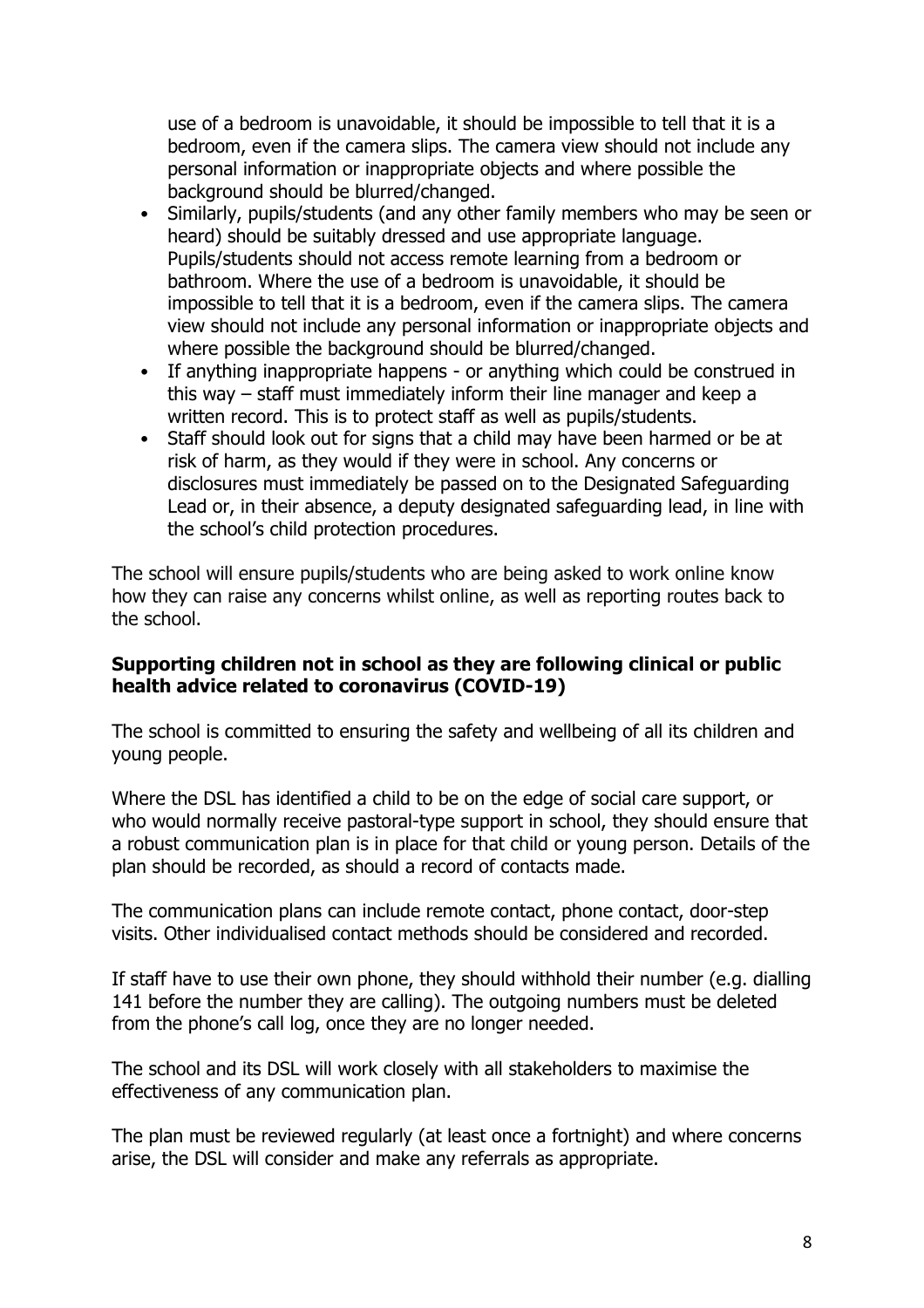Kedington Primary Academy recognises that school is a protective factor for children and young people, and the current circumstances can affect the mental health of pupils/students and their parents/carers. Teachers at the school will be aware of this in setting expectations of pupils/students' work where they are at home.

## <span id="page-8-0"></span>**Supporting children in school**

The school is committed to ensuring the safety and wellbeing of all its pupils/students.

The school will continue to be a safe space for all children to attend and flourish.

The school will refer to the Government guidance for education and childcare settings on how to implement social distancing<sup>7</sup> and continue to follow the advice from Public Health England on handwashing and other measures to limit the risk of spread of COVID-19.

The school will ensure that where we care for vulnerable children on site, we ensure appropriate support is in place for them. This will be bespoke to each child and recorded.

The school will also ensure that appropriate support is offered to all pupils/students with respect to their mental health.

# <span id="page-8-1"></span>**Elective Home Education (EHE)**

 $\overline{a}$ 

The school will encourage parents/carers to send their children to school, particularly those who are vulnerable.

If a parent/carer raises the possibility of electing to home educate their child, the school will look to understand their reasons for doing so and try to dissuade them, including sending a letter making clear this view.

Where it is felt that there is additional cause for concern the designated safeguarding lead will consider making a referral to the local authority in line with existing procedures. This will happen as soon as the school becomes aware of a parent/carer's decision to home educate.

The school will work with local authorities and, where possible, coordinate meetings with parents/carers to seek to ensure EHE is being provided in the best interests of the child.

If a parent/carer wants to admit their child to the school, we will follow our normal processes for in-year admissions applications.

<sup>7</sup>[https://assets.publishing.service.gov.uk/government/uploads/system/uploads/attachment\\_data/file/963541](https://assets.publishing.service.gov.uk/government/uploads/system/uploads/attachment_data/file/963541/Schools_coronavirus_operational_guidance.pdf) [/Schools\\_coronavirus\\_operational\\_guidance.pdf](https://assets.publishing.service.gov.uk/government/uploads/system/uploads/attachment_data/file/963541/Schools_coronavirus_operational_guidance.pdf)